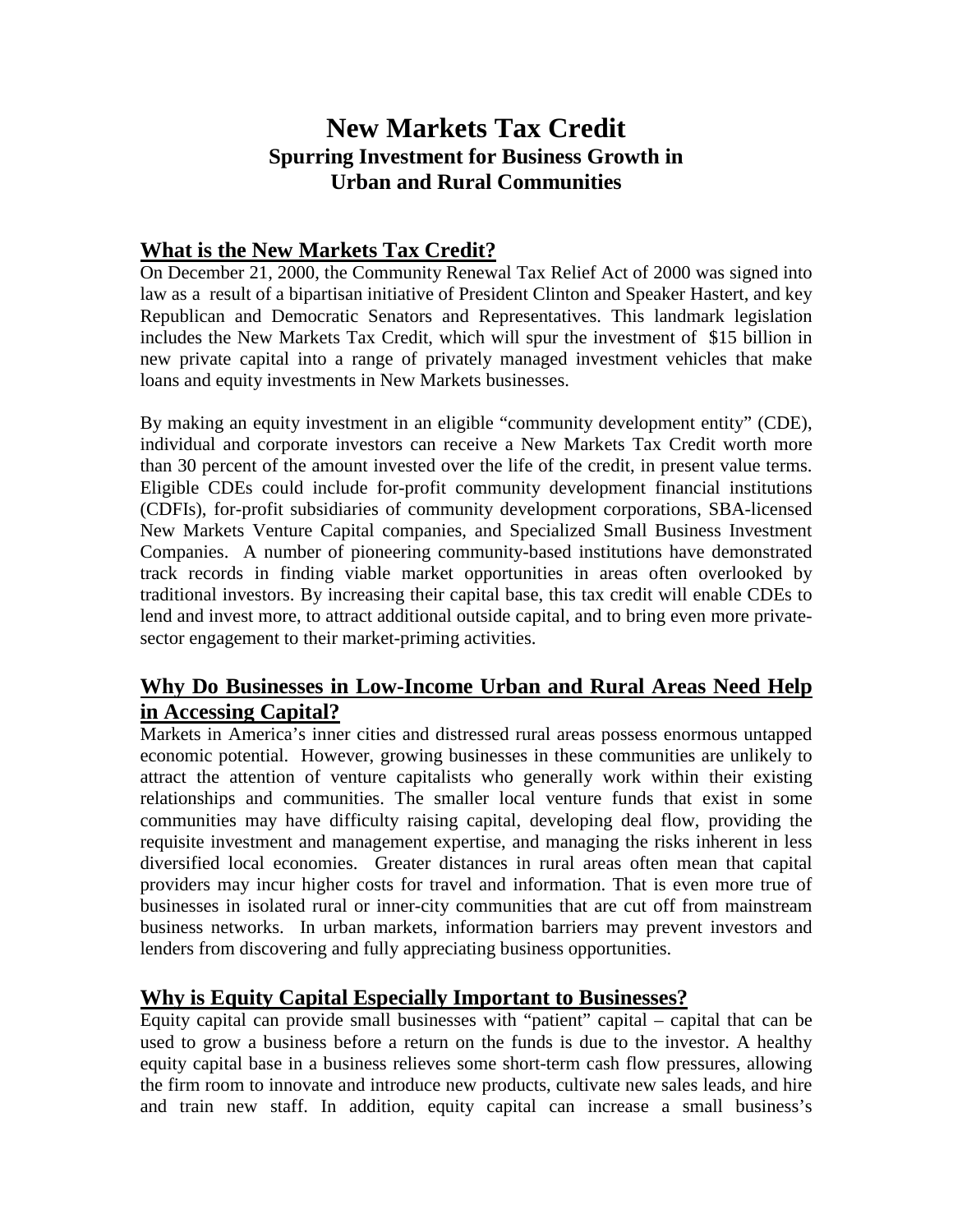creditworthiness, which can lower its cost of financing and better enable it to leverage additional sources of financing. Finally, an equity cushion helps a firm absorb unforeseen setbacks and weather temporary economic downturns.

## **How Will the New Markets Tax Credit Work?**

Eligible CDEs will apply to the Treasury Department's CDFI Fund for an award of New Markets Tax Credits. The application and selection will be based on objective criteria, including the expertise of the management team and the experience of the CDE in working with disadvantaged businesses and communities. Once a CDE is awarded tax credit allocations, the CDE is authorized to allocate its given amount of tax credits to private equity investors in the CDE.

When an equity investment is made in the CDE, investors will be able to claim a 5 percent credit on the investment amount for each of the first 3 years, and a 6 percent credit for each of the next 4 years. During the life of the investment, the tax credit will total over 30 percent of the investment, in present-value terms.



## **What Investors will be Eligible for the New Markets Tax Credit?**

Any taxable investor – including an individual, a company, or an investment fund – that makes an equity investment in a qualified CDE is eligible for the tax credit. The kind of eligible investors that may be interested in New Markets Tax Credits include banks and thrifts, insurance companies, investment banks, venture capital and other investment funds, finance companies, individuals, corporations, and others.

# **What Businesses will Qualify for CDE Loans and Investments?**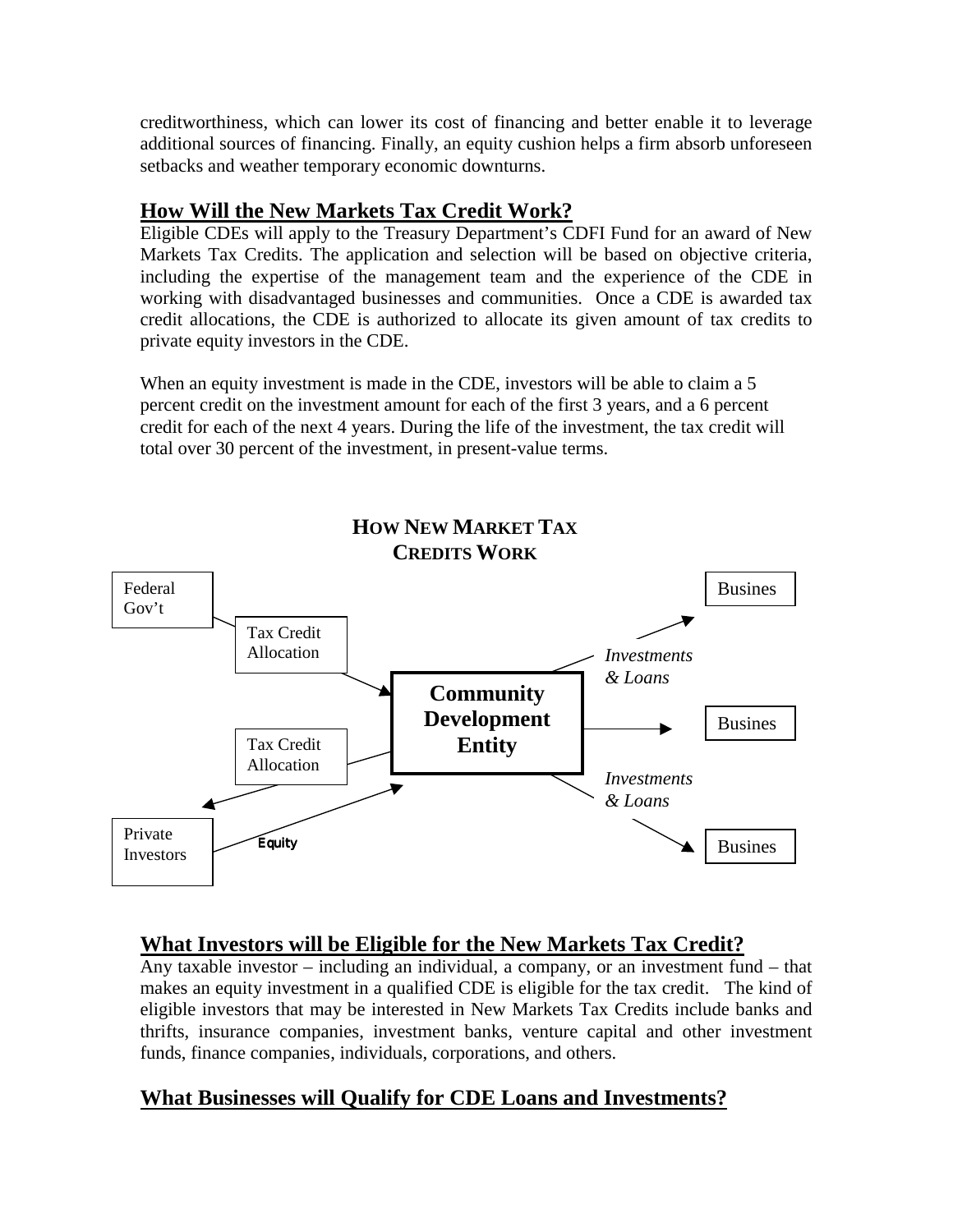The CDE, using its local knowledge and expertise, will decide what businesses to invest in or lend to with the funds it raises with the New Markets Tax Credit. Almost all businesses located in low- or moderate-income areas could qualify for loans or equity investments. Based on the portfolio of existing successful business investors in New Markets areas, typical firms could include: small technology firms, inner-city shopping centers, manufacturers, retail stores or microentrepreneurs. A business must meet the following two eligibility requirements to qualify:

- $\triangleright$  First, the business must be located in either a census tract with a poverty rate of at least 20 percent OR a census tract with a median income that does not exceed the greater of 80 percent of the median income for the MSA, or 80 percent of the statewide median income.
- $\triangleright$  Second, the business must have a substantial connection to that location, as measured by the following criteria: at least 50 percent of the business's income must be derived from activity in a low-income community; a substantial proportion of the business's property must be located in a low-income community; the employees of the business must perform a substantial proportion of their work in the low-income community; and less than 5 percent of the business's assets can be held in unrelated investments.

These requirements may be met by the business unit receiving the investment, such as a branch plant or division of a company, rather than the entire corporate entity. This means that a company does not need to establish a new corporation in the eligible census tract, so long as the CDE's investment can be traced to the facility in the low-income census tract.

### **What Types of Community Development Entities will be Eligible for the New Markets Tax Credit?**

The New Markets Tax Credit will build upon the knowledge and expertise of local institutions that understand the local business terrain and have a proven record of success in community and economic development. A wide range of for-profit community development entities will qualify including: community development banks or venture funds; community development corporations; small business investment companies focused on low- and moderate-income communities; New Markets Venture Capital companies; and other investment funds serving low- and moderate-income communities. Tax credits could also be awarded for investments in national or regional funds that invest in local community development entities. Similarly, tax credits could be provided for secondary market funds that purchase eligible loans or investments from the originating entity. The following are examples of some of the types of CDEs that the New Markets Tax Credit is designed to assist.

### # **Community Development Financial Institutions (CDFIs)**

CDFIs are specialized financial institutions that are located in, and serve low- and moderate-income areas. CDFIs provide a wide range of financial products and services including mortgage financing for first time home-buyers, financing for community facilities, commercial loans and investments to start or expand small businesses, loans to rehabilitate rental housing, and financial services needed by low